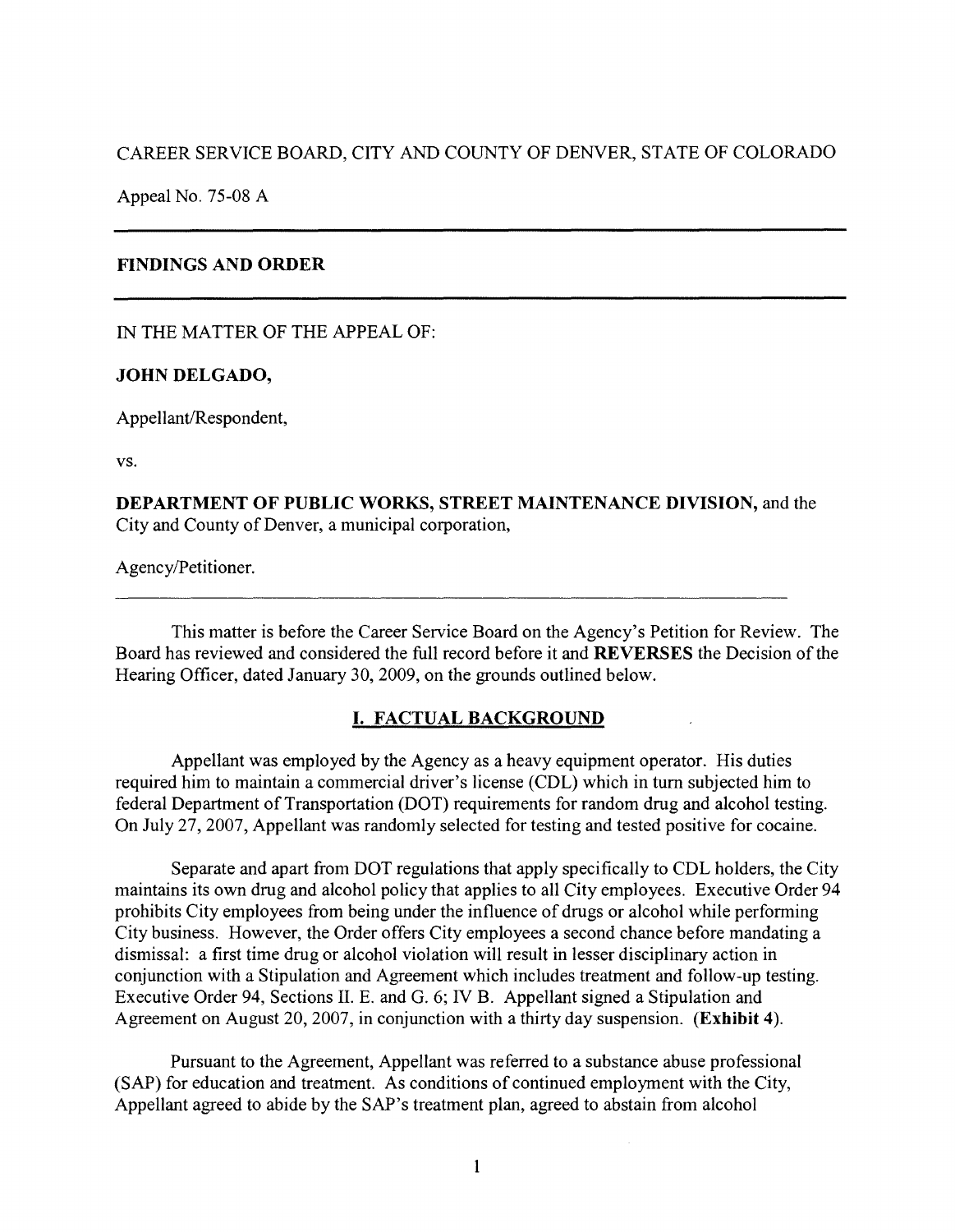consumption throughout the duration of the Agreement, and agreed to submit to follow-up breath, urine or blood screening at the request of the Agency for at least three years. **(Exhibits 4, 5).** 

Following an evaluation by the SAP and completion of class requirements, Appellant was permitted to return to his duties as a heavy equipment operator. Between August 20, 2007, and September 18, 2008, he submitted to approximately twenty-five drug or alcohol follow-up tests. **(Transcript, 238: 12-15.)** On September 18, 2008, Appellant was called in for a follow-up alcohol test at Denver Health Medical Center. An experienced breath alcohol technician performed all required calibrations on an evidential breath testing machine (EBT) and directed Appellant to blow into a breath tube. When Appellant blew a 0.060 blood alcohol content reading, the technician showed the readout to Appellant and performed a second test 20 minutes later with identical results, which were also shown to Appellant. The tests were witnessed by Jeffrey Gonzales, Appellant's supervisor.

The EBT at Denver Health normally prints through an external printer. Several days earlier, the printer was sent out for repairs so that on September  $18<sup>th</sup>$ , the EBT was not connected to any external print source. Because there was no printer, the technician was conducting only testing under Executive Order 94, not random testing required by DOT regulations. **(Transcript, 95:11-16; 96:1 :3).** When Appellant was brought in for his follow-up test, the technician recorded by hand the two test results and a final calibration of a 0.040 solution of ethyl alcohol onto the alcohol testing form, with the following comment: "Printer not working. Results of test properly printed on this form." **(Ex. 8).** Appellant then signed the bottom of the form beneath language which read: "I certify that I have submitted to the alcohol test, the results of which are accurately recorded on this form. I understand that I must not drive, perform safety-sensitive duties, or operate heavy equipment because the results are 0.02 or greater."

Immediately following the tests, Appellant was placed on investigatory leave. A predisciplinary meeting was held on October 7, 2008. Appellant attended with his attorney who made a statement on his behalf. Appellant was terminated on October 9, 2008, and appealed his termination to the career service hearing office. At the hearing, Appellant did not dispute the accuracy of the two test readings, nor did he dispute the testimony of the technician or his supervisor, both of whom witnessed the tests. **Decision, p. 3.** Instead, Appellant argued that his follow-up test had to comply with the DOT regulations that govern random testing  $-$  specifically, 49 CFR § 40.253(f) and 49 CFR § 40.267(c)(4) – and under these regulations, the lack of a printer invalidated the test. The Hearing Officer agreed and reversed Appellant's termination. This appeal to the Board follows.

#### **II. FINDINGS**

The Board begins its analysis by observing that the two regulations relied upon by the Hearing Officer do not answer the question central to this appeal. Neither party disputes that 49 CFR 40.253 and 40.267 apply to the random testing that DOT requires annually on 25% (alcohol testing) and 50 % (drug testing) of the City's CDL holders. The question, however, is whether these regulations govern follow-up testing requested by the Agency under a contract agreed upon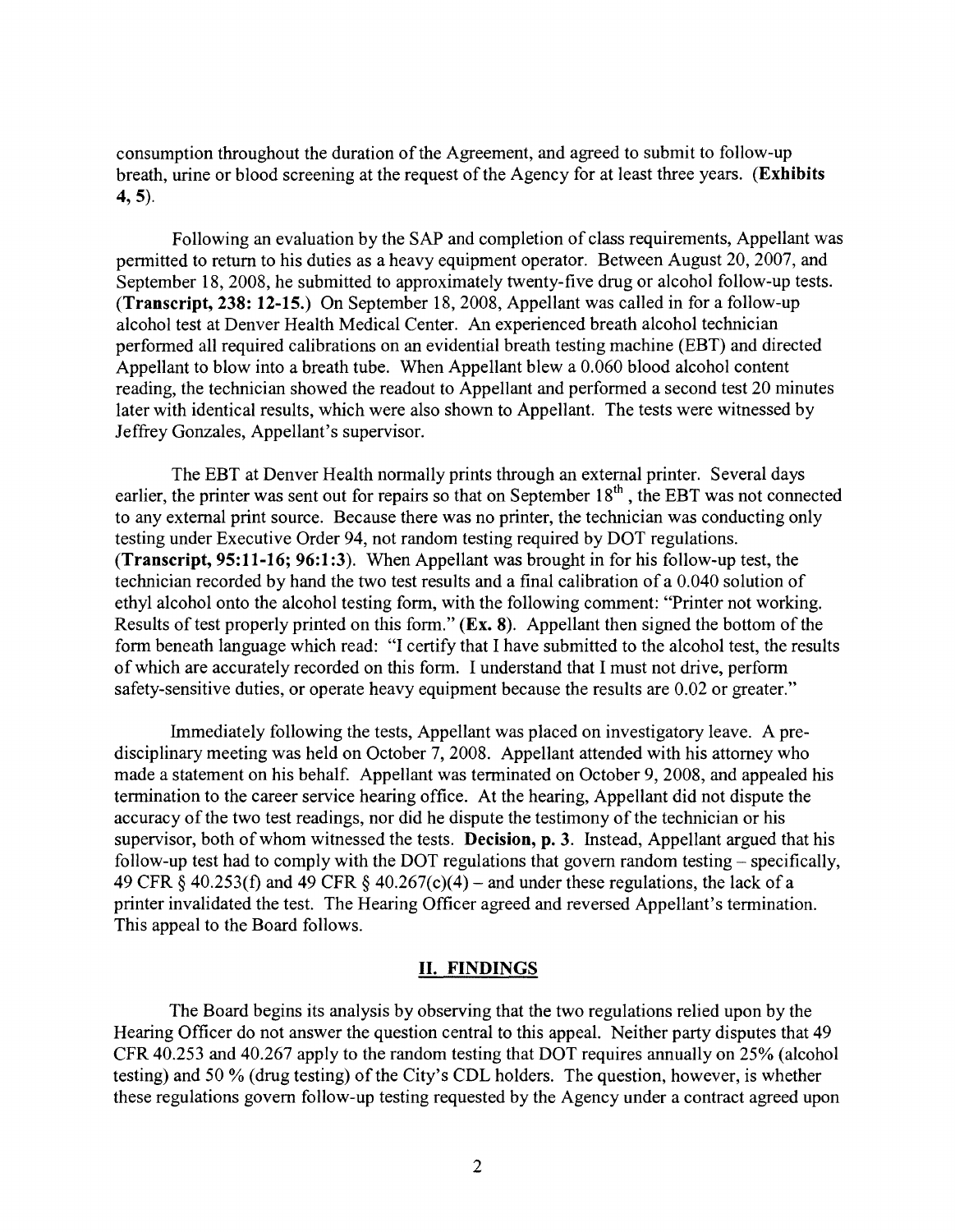by Appellant as a condition of continued employment with the City. The answer to this question lies in a review of other DOT regulations.

49 CFR part 383 requires the States to maintain a commercial driver's license program for drivers who operate classes of commercial motor vehicles. In this case, the Hearing Officer made a specific finding that on September 18, 2008, Appellant held a CDL and operated a commercial motor vehicle. **Decision, p. 5** CDL holders who operate commercial motor vehicles are subject to the drug and alcohol testing procedures found in 49 CFR part 382 (Controlled Substances and Alcohol Use and Testing) and 49 CFR part 40 (Procedures for Transportation Workplace Drug and Alcohol Testing Programs).

49 CFR part 382 provides in pertinent part:

### § **382.311 Follow-up testing.**

The requirements for follow-up testing must be performed in accordance with 49 CFR part 40, Subpart O.

49 CFR part 40, Subpart O is entitled "Substance Abuse Professionals and the Return to Duty Process" and deals with the SAP's responsibilities with regard to evaluation, treatment, return to duty recommendations and follow-up testing plans. However, the regulations relied upon by the Hearing Officer  $-40.253$  and  $40.267$  – are contained in part 40 Subpart M and Subpart N respectively, and under  $\S$  382.311, do not apply to follow-up testing procedures.

That the DOT did not make all the provisions of part 40 applicable to follow-up testing is consistent with its policy to refrain from interfering with the conditions of employment following a positive drug or alcohol test: "The DOT grants an employer broad discretion in how to deal with an employee who tests positive for drug use." *United Food & Commercial Workers Intern. Union v. Foster Poultry Farms, 74 F.3d 169, 171 (9<sup>th</sup> Cir. 1995); employers and employees have* the right to negotiate appropriate discipline and conditions of employment following a positive test, *Eastern Associated Coal Corp. v. United Mine Workers of America,* 531 U.S. 57, 65 (2000); the decision to offer a treatment plan or continue to employ a driver who has tested positive "should be left to management/driver negotiation." DOT commentary, 59 Fed.Reg. 7502 (1994).

There is nothing in the DOT regulations that would have prevented the City from terminating Appellant after he tested positive for cocaine in 2007. He remained employed only because Executive Order 94 permits the City to enter into specific contracts with employees regarding conditions of continued employment following a drug or alcohol violation. With regard to follow-up testing for CDL holders, the Order provides that the number and frequency of follow-up tests shall be directed by the substance abuse professional and shall consist of at least six tests in the first twelve months following the employee's return to work. Executive Order 94, Section II. G. 6.

Here, the substance abuse professional who evaluated Appellant ordered follow-up drug and alcohol testing that went far beyond the minimum number of tests required by Executive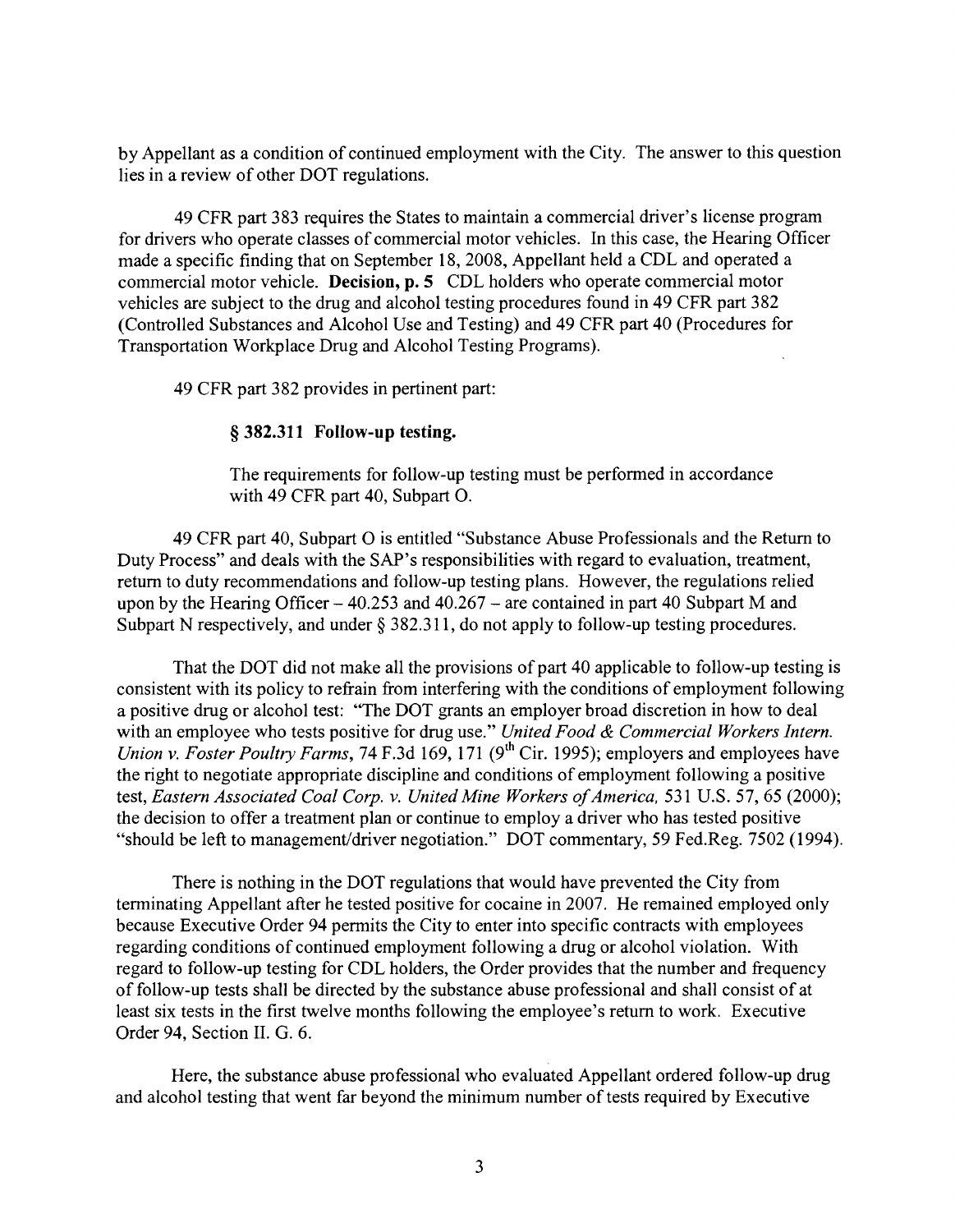Order 94: 14 tests in months 1-3; 16 tests in months 4-12; 12 tests in months 13-24; 9 tests in months 25-36, and 6 tests in months 37-48. **(Ex. 6** ). Appellant's follow-up test on September 18, 2008 – more than a year after his positive test for cocaine – was not a DOT required test; rather, it was a test specifically required as a condition of continued employment with the City:

> 5) Regardless of whether the SAP determines a SAT program is necessary, Employee shall submit to breath, urine or blood screening at the request of the Department/ Agency for at least three years. However, in accordance with the Department of Transportation (DOT) regulations, the SAP may impose follow-up testing for a period of five (5) years. Should Employee fail to comply with any part of this agreement, the treatment education plan, SAT program, after care, and/or breath/urine/blood screening requests, such failure shall be considered a violation of the terms and conditions of employment and disobedient of the order of an authorized supervisor. Such action by the Employee shall be grounds for dismissal.

## **(Stipulation and Agreement, Ex. 4, par. 5).**

Further, Appellant's contract for continued employment with the City limited his career service appeal rights:

> 8) Employee agrees that, ifhe is disciplined for failing to comply with the terms of this agreement, the sole issue that he can raise on appeal with the Career Service Authority is whether he complied with the terms and conditions of this agreement. Employee voluntarily and knowingly waives his right to raise any other issues or defenses on appeal or to raise any other defense to the discipline.

## **(Stipulation and Agreement, Ex. 4, par. 8).**

Thus, at the career service hearing, the Agency needed to prove only a violation of Appellant's agreement. With regard to the September  $18<sup>th</sup>$  follow-up test, the Agency needed only to prove that the two tests performed by Technician Richard Jones were accurate in indicating a 0.06 blood alcohol content. The record contains ample evidence of the tests' accuracy, **(Transcript, 83:15-21; 91:5-19; 92:15-25; 93:1-25; 94:1-25; 104:9-16; 110:15-18; 111 :16-20),** and Appellant did not dispute the accuracy of the tests, **Decision, p. 3.** 

In addition, the record contains independent evidence that Appellant violated the terms of his agreement. Appellant clearly understood that he was required to abstain from any alcohol consumption throughout the duration of his Stipulation and Agreement. **(Transcript, Testimony of John Delgado, 238: 4-10; Exhibits 5 and 7).** Kelly Duffy, Director of Street Maintenance, testified that following the September  $18<sup>th</sup>$  test, while Appellant was on investigatory leave, he called her and admitted that the night before the test he had helped his son move and that he had consumed alcohol and wanted to know what he should do. **(Transcript,**